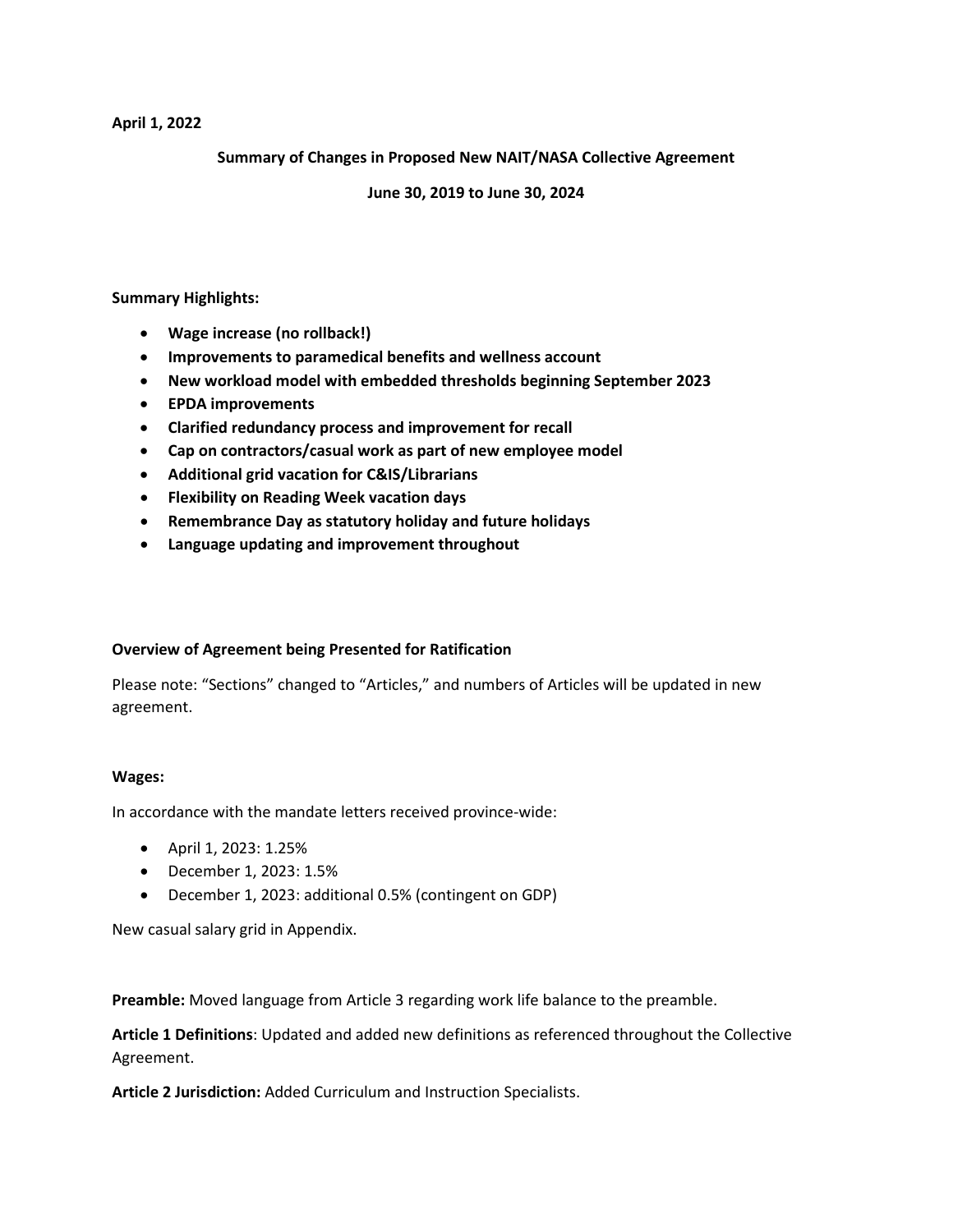## **Article 3 Application:**

New model with different names:

| Old 2016-2019 CA Terms      | <b>New 2019-2024 CA Terms</b> |
|-----------------------------|-------------------------------|
| <b>Salary Staff Members</b> | Continuing                    |
| Sessionals                  | Temporary                     |
| Contractors                 | Casual                        |

Ratio in 2016-19 Collective Agreement lists 90 Salary: 10 Sessional with unlimited contracting (currently at approx. 25%). This has been replaced with a ratio that covers all three employee types.

At least 67% of hours to be taught by Continuing staff: 33% of hours to be taught Temporary and Casual employees. This is to be phased in over two years (71% in 2023) with no loss of current permanent staff.

Provision for Temporary (sessional) employees for transitioning to Continuing (permanent) category, after three (3) years.

**Letter of Intent for Article 3:** That no permanent staff will be displaced/made redundant, and that casual staff type will replace contractor type employees.

**Letter of Understanding Article 3:** Principles for vendor/contractor hiring for credit program needs.

**Article 4 Effective Date and Term of Agreement:** Added language regarding no lockout by the Institute and no strike by the Association during the term of the Collective Agreement.

Term of the proposed agreement will run July 1, 2019 to June 30, 2024.

**Article 7 Association Membership:** Housekeeping updates.

**Article 9 Consultation**: Consequential amendments relating to Articles 3 and 16.

**Article 10 Institute-Association Relations:** Housekeeping updates.

**Letter of Understanding Article 10**: NAIT and NASA to discuss entering into a tenant agreement.

**Article 15 Work Schedule (Renamed to Hours of Work):** Added recognition of flexible/professional work hours, with 7.25 hours per day and 36.25 hours per week staying in the agreement.

**Article 16 Instructor Workload:** New instructor workload model that provides harmonized embedded threshold numbers for diploma/certificates, degrees, apprenticeship and blended programs.

| Category of Instruction       | Effective 2023-24 |
|-------------------------------|-------------------|
| Apprenticeship                | 685               |
|                               |                   |
| Diploma/Certificate           | 585               |
|                               |                   |
| <b>Applied Degree (BAIST)</b> | 515               |
| <b>Degree</b>                 | 449               |
|                               |                   |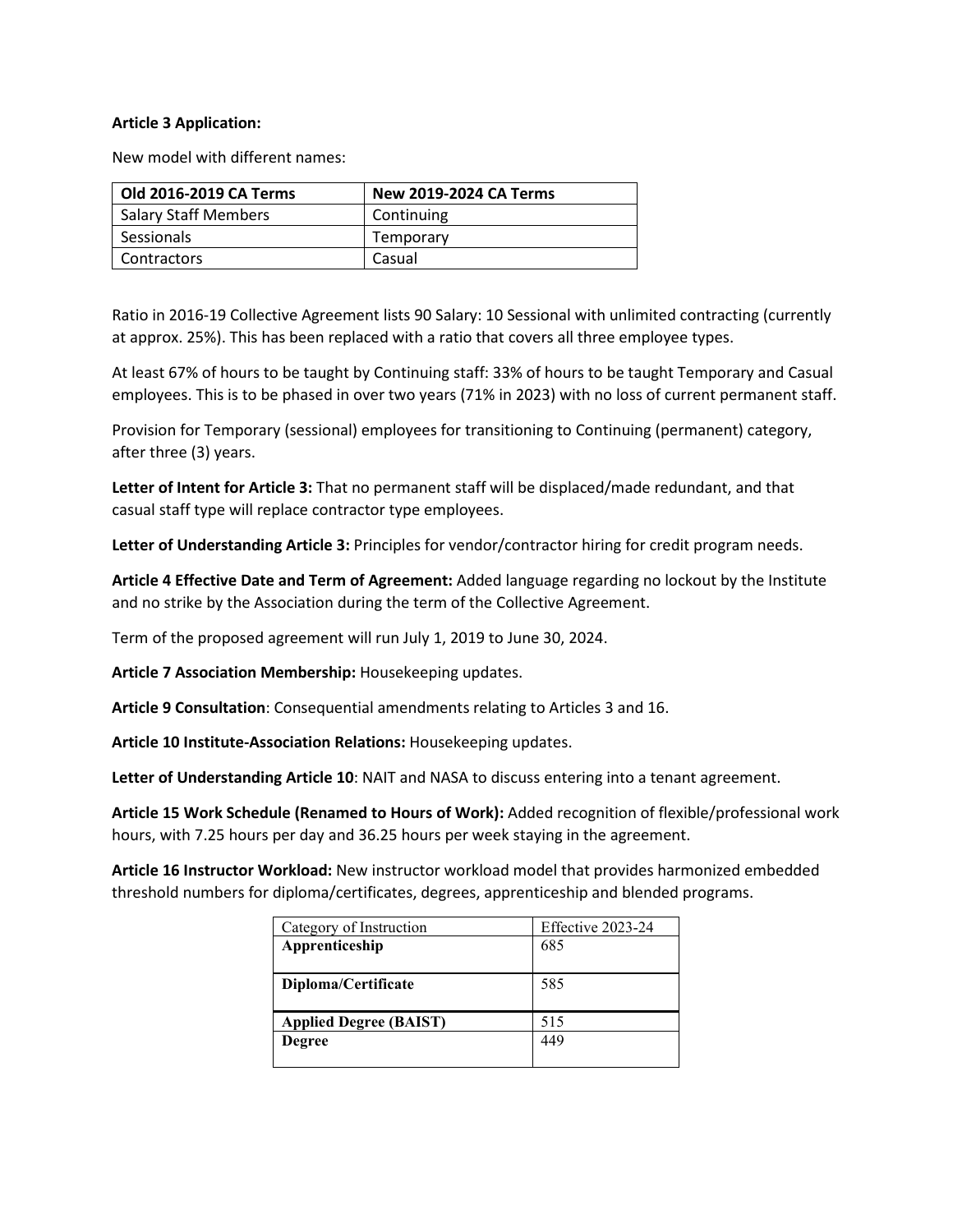Assignable workload hours take into account professional duties/responsibilities of instructors. Revised overload formula to 3 times hourly rate.

Classroom Contact Period (CCP) renamed to Scheduled Instruction Hour (SIH). Scheduled SIHs will no longer be provided to the instructor who is absent, when away for five (5) days or less. The substitute instructor will receive the SIHs.

**Article 16 Appendix:** Updated list of program thresholds

**Article 17 Paid Holidays:** Confirmed Remembrance Day as a paid holiday. Requests to work during Reading Week to be approved based on operational feasibility and extended timeframe for using Reading Days in lieu. Added language regarding fall break.

**Article 18 Annual Vacation:** Annual vacation may be reimbursed if staff member is hospitalized during vacation. Added Curriculum & Instruction Specialist to Librarian vacation entitlement, with additional week after fifteen (15) years in that entitlement.

**Article 19 Special Leave:** Staff member may access special leave during vacation for the purposes of bereavement.

**Article 22 Maternity & Parental Leave:** Updated article to align with provincial legislation and included language regarding the Supplementary Employment Benefit Plan.

**Article 23 Illness Leave:** Added notice period to return to work from leave. Removed clause regarding self-inflicted injury.

**Article 24 Professional Development:** Expanded the scope of EPDA eligible expenses. Defined Educational Resource and expanded use of funds to pay for professional fees and union non-working dues. Allowed for additional accrual, not to exceed \$3200.00 and pro-rated for new and part time employees. To be put into effect July 1, 2022.

**Letter of Understanding EPDA Administrative Process:** Parties will meet to discuss a more efficient and streamlined process for both NASA and NAIT.

**Article 27 Benefits Administration (renamed to Group Benefits Plan):** Language clarified and reorganized. Paramedical coverage level increased from 80% to 100% with increased annual maximum. Health spending account increased from \$650 to \$750. These changes to be effective July 1, 2022.

**Article 28 Long Term Disability (renamed to Long Term Disability Insurance Plan):** Housekeeping updates

**Article 29 Health Plan Benefits (renamed to Business Travel Coverage):** NAIT extended medical benefits plan moved to Article 27 Group Benefits.

**Article 31 Dental Plan:** Moved to Article 27 Group Benefits

**Article 32 Group Insurance:** Housekeeping updates, to reflect current practice.

**Article 36 Tuition (renamed to NAIT Tuition Benefit):** Language updated to reflect current practice.